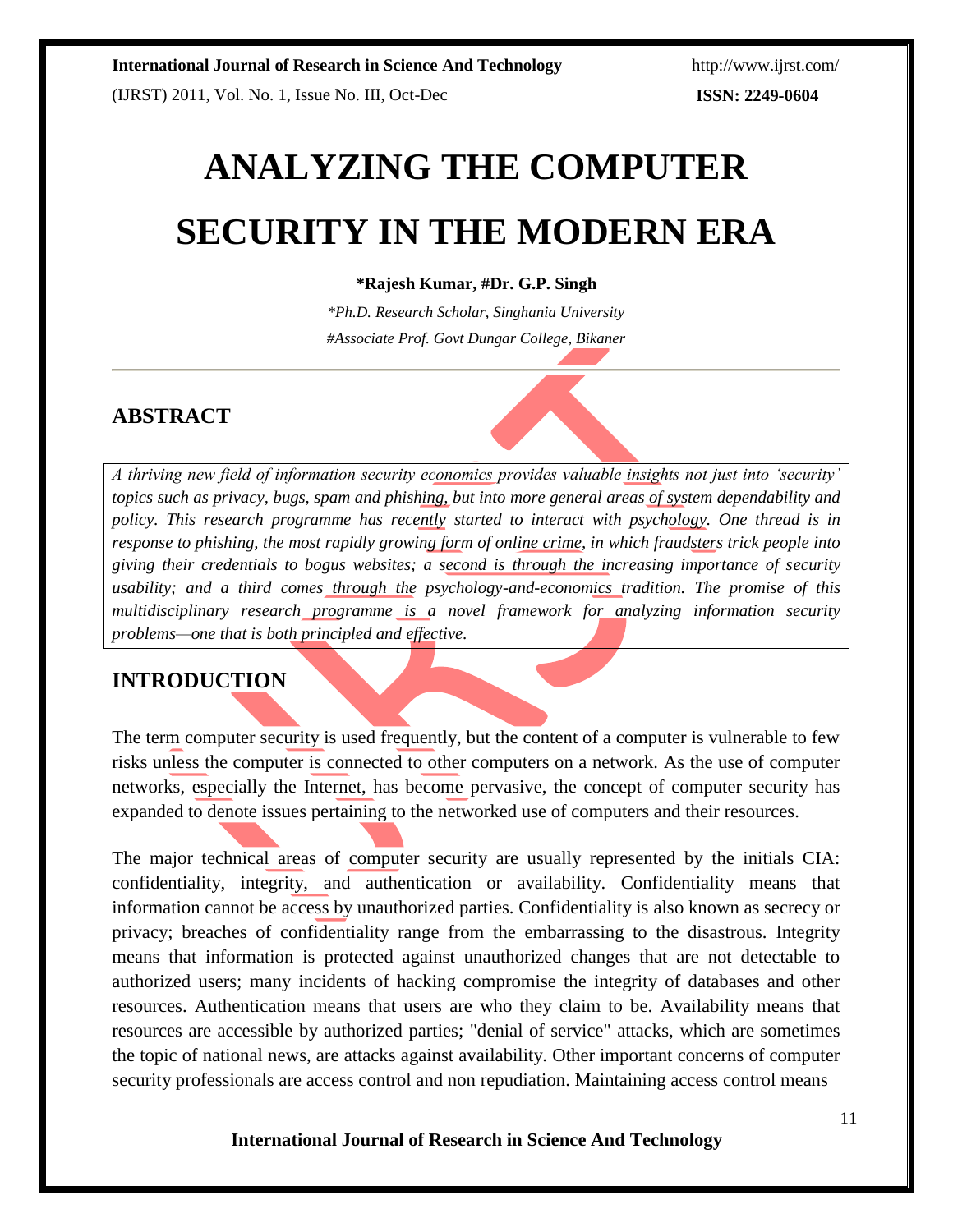(IJRST) 2011, Vol. No. 1, Issue No. III, Oct-Dec

not only that users can access only those resources and services to which they are entitled, but also that they are not denied resources that they legitimately can expect to access. Non repudiation implies that a person who sends a message cannot deny that he sent it and, conversely, that a person who has received a message cannot deny that he received it. In addition to these technical aspects, the conceptual reach of computer security is broad and multifaceted. Computer security touches draws from disciplines as ethics and risk analysis, and is concerned with topics such as computer crime; the prevention, detection, and remediation of attacks; and identity and anonymity in cyberspace.

While confidentiality, integrity, and authenticity are the most important concerns of a computer security manager, privacy is perhaps the most important aspect of computer security for everyday Internet users. Although users may feel that they have nothing to hide when they are registering with an Internet site or service, privacy on the Internet is about protecting one's personal information, even if the information does not seem sensitive. Because of the ease with which information in electronic format can be shared among companies, and because small pieces of related information from different sources can be easily linked together to form a composite of, for example, a person's information seeking habits, it is now very important that individuals are able to maintain control over what information is collected about them, how it is used, who may use it, and what purpose it is used for.

**Information security** means protecting information and [information systems f](http://en.wikipedia.org/wiki/Information_system)rom unauthorized access, use, disclosure, disruption, modification, perusal, inspection, recording or destruction.<sup>[\[1\]](http://en.wikipedia.org/wiki/Information_security#cite_note-0)</sup>

The terms information security, [computer](http://en.wikipedia.org/wiki/Computer_security) security and [information assurance a](http://en.wikipedia.org/wiki/Information_assurance)re frequently incorrectly used interchangeably. These fields are interrelated often and share the common goals of protecting the [confidentiality,](http://en.wikipedia.org/wiki/Confidentiality) [integrity a](http://en.wikipedia.org/wiki/Data_integrity)nd [availability o](http://en.wikipedia.org/wiki/Availability)f information; however, there are some subtle differences between them.

These differences lie primarily in the approach to the subject, the methodologies used, and the areas of concentration. Information security is concerned with the confidentiality, integrity and availability [of data r](http://en.wikipedia.org/wiki/Data)egardless of the form the data may take: electronic, print, or other forms.

Computer security can focus on ensuring the availability and correct operation of a [computer](http://en.wikipedia.org/wiki/Computer_system) [system w](http://en.wikipedia.org/wiki/Computer_system)ithout concern for the information stored or processed by the computer.

[Governments,](http://en.wikipedia.org/wiki/Governments) [military,](http://en.wikipedia.org/wiki/Military) [corporations,](http://en.wikipedia.org/wiki/Military) financial [institutions,](http://en.wikipedia.org/wiki/Financial_institutions) [hospitals,](http://en.wikipedia.org/wiki/Hospitals) and  $\blacksquare$ private [businesses a](http://en.wikipedia.org/wiki/Businesses)mass a great deal of confidential information about their employees, customers, products, research, and financial status. Most of this information is now collected, processed and stored on electronic [computers a](http://en.wikipedia.org/wiki/Computers)nd transmitted across [networks t](http://en.wikipedia.org/wiki/Computer_network)o other computers.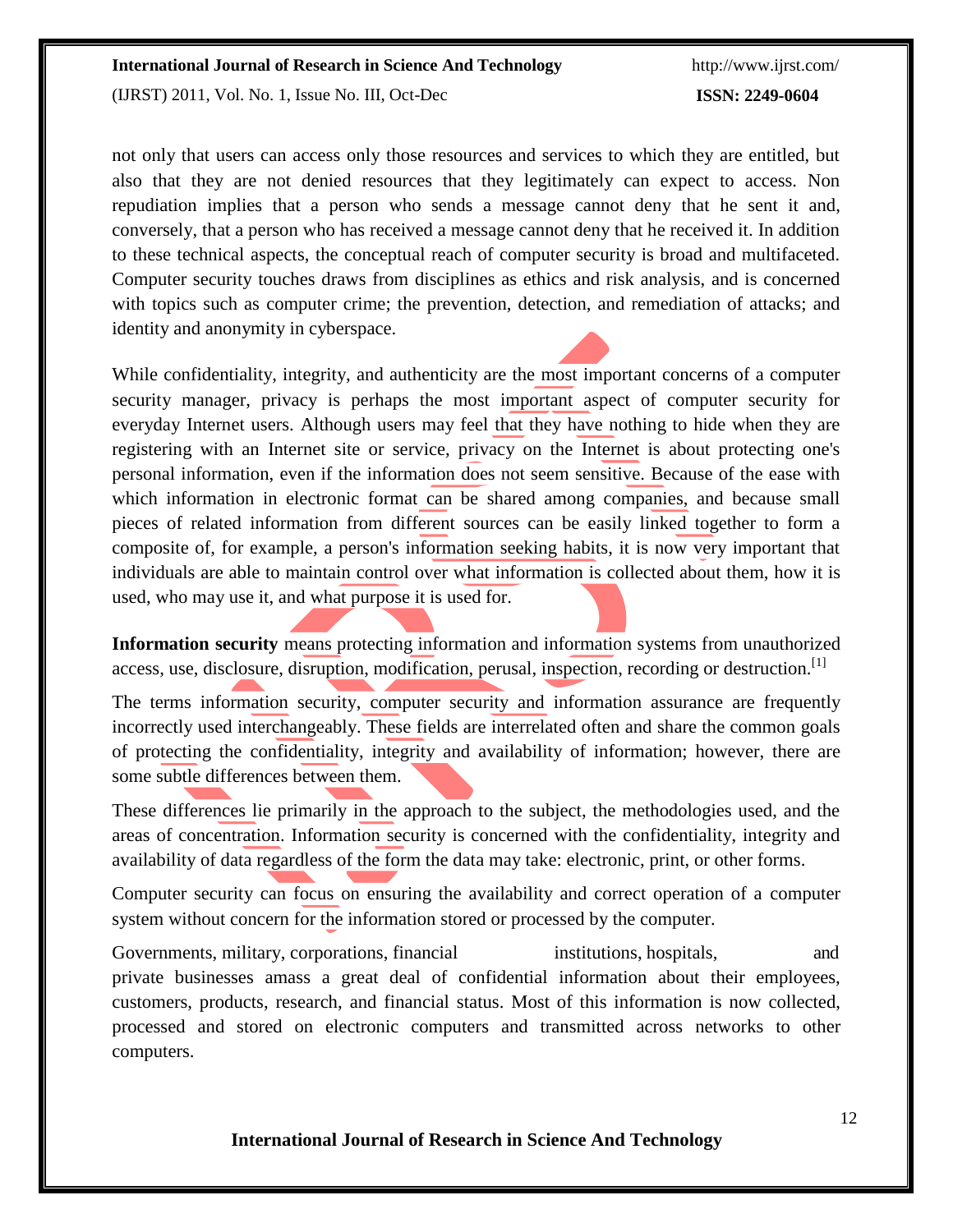(IJRST) 2011, Vol. No. 1, Issue No. III, Oct-Dec

http://www.ijrst.com/

**ISSN: 2249-0604**

Should confidential information about a business' customers or finances or new product line fall into the hands of a competitor, such a breach of security could lead to lost business, law suits or ev[en bankruptcy o](http://en.wikipedia.org/wiki/Bankruptcy)f the business. Protecting confidential information is a business requirement, and in many cases also an ethical and legal requirement.

For the individual, information security has a significant effect on [privacy,](http://en.wikipedia.org/wiki/Privacy) which is viewed very differently in different [cultures.](http://en.wikipedia.org/wiki/Cultures)

The field of information security has grown and evolved significantly in recent years. There are many ways of gaining entry into the field as a career. It offers many areas for specialization including: securing network(s) and allied [infrastructure,](http://en.wikipedia.org/wiki/Infrastructure) securing [applications a](http://en.wikipedia.org/wiki/Application_software)nd [databases,](http://en.wikipedia.org/wiki/Database) [security testing,](http://en.wikipedia.org/wiki/Security_testing) information systems [auditing,](http://en.wikipedia.org/wiki/Audit) [business continuity](http://en.wikipedia.org/wiki/Business_continuity_planning) [planning a](http://en.wikipedia.org/wiki/Business_continuity_planning)nd [digital forensics s](http://en.wikipedia.org/wiki/Digital_forensics)cience, etc.

## **DEFENSE IN DEPTH**



Information security must protect information throughout the life span of the information, from the initial creation of the information on through to the final disposal of the information. The information must be protected while in motion and while at rest. During its lifetime, information may pass through many different information processing systems and through many different parts of information processing systems. There are many different ways the information and information systems can be threatened. To fully protect the information during its lifetime, each component of the information processing system must have its own protection mechanisms. The building up, layering on and overlapping of security measures is called defense in depth. The strength of any system is no greater than its weakest link. Using a defense in depth strategy, should one defensive measure fail there are other defensive measures in place that continue to provide protection.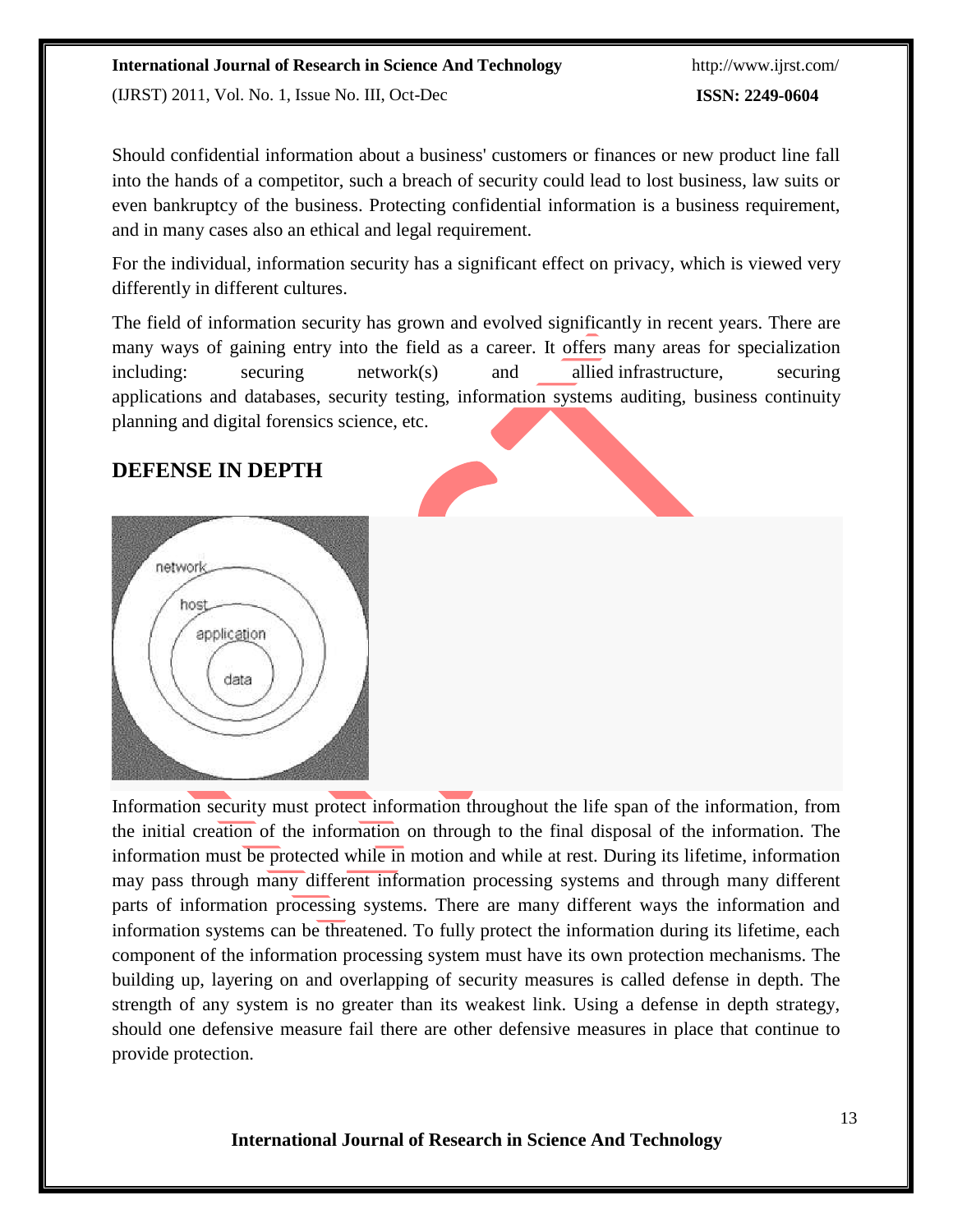(IJRST) 2011, Vol. No. 1, Issue No. III, Oct-Dec

http://www.ijrst.com/ **ISSN: 2249-0604**

Recall the earlier discussion about administrative controls, logical controls, and physical controls. The three types of controls can be used to form the basis upon which to build a defensein-depth strategy. With this approach, defense-in-depth can be conceptualized as three distinct layers or planes laid one on top of the other. Additional insight into defense-in- depth can be gained by thinking of it as forming the layers of an onion, with data at the core of the onion, people the next outer layer of the onion, [and network security,](http://en.wikipedia.org/wiki/Network_security) host-based security and [application security f](http://en.wikipedia.org/wiki/Application_security)orming the outermost layers of the onion. Both perspectives are equally valid and each provides valuable insight into the implementation of a good defense-in-depth strategy.

#### **REVIEW OF LITERATURE**

Cloud computing is a growing area of concern in the IT security community because cloud architectures are literally popping up all over. Public clouds are available from Google.com, Amazon.com, Microsoft, Oracle/Sun, Canonical/Eucalyptus and many other vendors. Private cloud technologies, where the cloud software is loaded on local or in-house server hardware, are available from VMware, Eucalyptus, Citrix, Microsoft, and there are thousands of vendors offering cloud solutions of all sorts. A search for private cloud hosting on Google.com produced 581,000 page results. With all of the hyperbole has come a large swell of early-adopters and developers. This paper is concerned with discovery of the vulnerabilities in the landscape of clouds, discovery of security solutions, and finding evidence that early-adopters or developers have grown more concerned with security.

## **Security Issues and Solutions in Cloud Computing**

This paper concerns security issues and solutions in cloud computing. Cloud computing is a catch-all phrase that covers virtualized operating systems running on virtual hardware on untold numbers of physical servers. The cloud term has consumed High-Performance Computing (HPC), Grid computing and Utility Computing. The Cloud Security Alliance has adopted the definition developed by NIST; a computing in the cloud is a model exhibiting the following characteristics, on-demand self-service, Broad Network Access, Resource pooling, and Rapid elasticity and Measured service (*Cloud Security Alliance Guidance Version 2.1*, 2009, p. 15). This is an area that appears to be growing larger and more pervasive as the benefits of cloud architectures become better understood. More organizations start their own cloud projects and more application developers sign on for cloud development as the hyperbole is shaken out and the real parameters of the key technologies are discovered and perfected. The basic areas of cloud vulnerability are similar to the standard issues that surround networking and networked applications. The issues specific to cloud architectures include network control being in in the hands of third parties and and a potential for sensitive data to be available to a much larger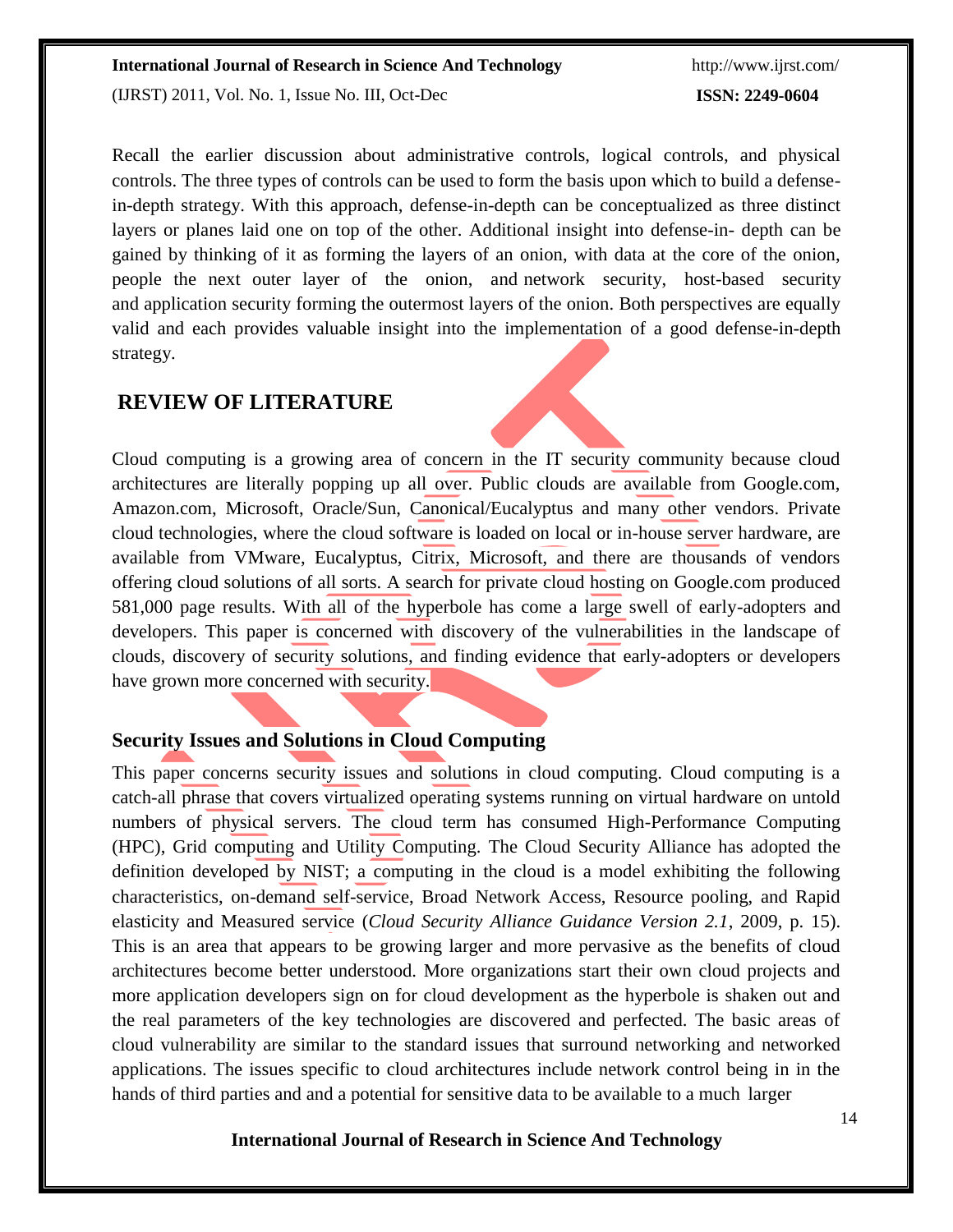(IJRST) 2011, Vol. No. 1, Issue No. III, Oct-Dec

**ISSN: 2249-0604**

selection of third-parties, both on the staff of the cloud providers, and among the other clients of the cloud.

The quick adoption of the cloud model is plain in the success of the Amazon Elastic Cloud Computing  $(EC^2)$  product, the buy-in from IBM with their backing of the highly concurrent, massively parallel language X-10 (Saraswat, Vijay, 2010) and Microsoft's investment in its Azure cloud (Qiu et al., 2009). Janine Milne reported that eight of ten businesses surveyed in the UK were opting for private cloud initiatives rather than public cloud projects and they stated the issues of concern to be data security in transit, in storage or during processes (Milne, 2010). It is plain that the field is full and the harvest for the IT security profession and IT in general are excellent.

The literature available on cloud security is plentiful, and there is enough higher-quality work to develop a conceptual framework for security issues and solutions

#### **Data Verification, Tampering, Loss and Theft Solutions**

Raj, Nathuji, Singh and England (2009) suggest resource isolation to ensure security of data during processing, by isolating the processor caches in virtual machines, and isolating those virtual caches from the Hypervisor cache (Raj, Nathuji, Singh, & England, 2009, p. 80). Hayes points out that there is no way to know if the cloud providers properly deleted a client's purged data, or whether they saved it for some unknown reason (Hayes, 2008, p.(Hayes, 2008, p. 11). Would cloud-providers and clients have custody battles over client data?

#### **Privacy and Control Solutions**

Hayes (2008) points out an interesting wrinkle here, Allowing a third-party service to take custody of personal documents raises awkward questions about control and ownership: If you move to a competing service provider, can you take a data with you? Could you lose access to a documents if you fail to pay a bill (Hayes, 2008, p. 11). The issues of privacy and control cannot be solved, but merely assured with tight service-level agreements (SLAs) or by keeping the cloud itself private.

#### **Physical access solutions**

One simple solution, which Milne (2010) states to be a widely used solution for UK businesses is to simply use in-house private clouds (Milne, 2010). Nurmi, Wolski, Grzegorczyk, Obertelli, Soman, Youseff, & Zagorodnov show a preview of one of the available home-grown clouds in their (2009) presentation. The Eucalyptus Open-Source Cloud-Computing System (Nurmi et al., 2009).

#### **MATERIAL AND METHODS**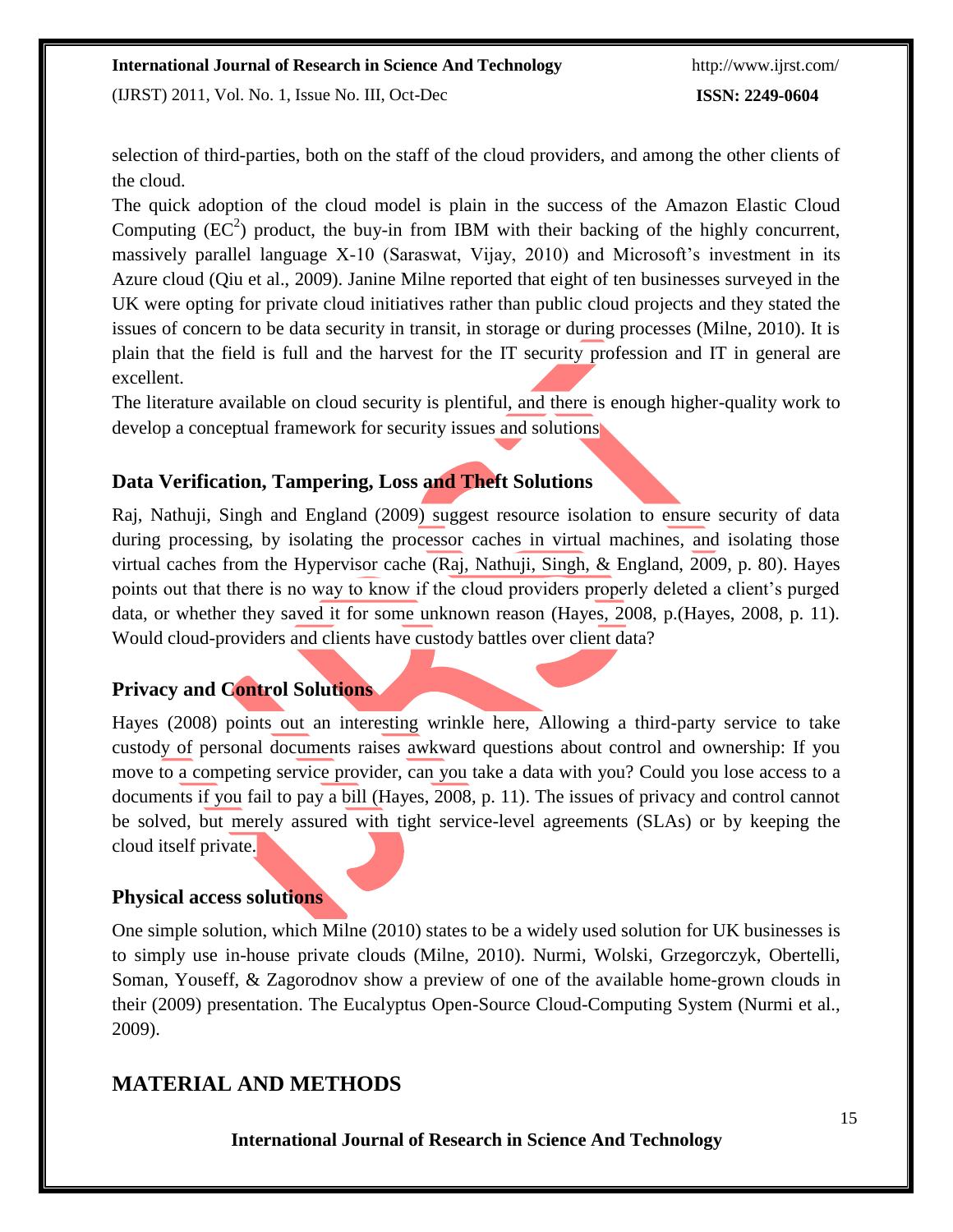(IJRST) 2011, Vol. No. 1, Issue No. III, Oct-Dec

These tools are used in minimizing the risk and to make password more memorable to users and include multi-function smart cards that store multiple passwords on a single token.

Enhanced tokens include multi-function smart cards that store multiple passwords on a single token and can perform other tasks, such as employee identification (employee identity card) or cafeteria debit. For wireless convenience, new security tokens will contain a Radio Frequency Identification tags (RFID) or Bluetooth chip, both for wireless detection in the proximity of a reader. PDAs will also be enhanced with hardware and software to securely store passwords and other secure or private information.

New and Multi-modal biometrics attempt to address some of the shortcomings of current biometric solutions. Multi-modal biometrics combine different biometric modalities to strengthen security, reduce false rejections, and provide alternatives to the user. New biometrics includes gait recognition, infrared capture of blood vessel patterns, and implantable chips.

# **CONCLUSION**

Here are three main points which should be discussed in order to improve student's computer security. First of all, students should install and update antivirus programs regularly. Before opening emails, especially those which are from unknown persons, students should scan the attachments first. Passwords should be set for operating systems in computers to avoid others accessing these computers. Afterwards, universities should set up some curriculum on how to protect personal computers. How to operate and maintain antivirus software should be a topic of this curriculum. The existence of security threats from viruses, and how to reduce the risk of these, should also be taught in this curriculum. Students need know not only antivirus programs but also skills for fixing computers.

## **REFERENCES**

Berre, A. J., Roman, D., Landre, E., Heuvel, W. V. D., Sk $\tilde{A}$ ¥r, L. A., Udn $\tilde{A}$ ¦s, M., Lennon, R., et al. (2009). Towards best practices in designing for the cloud. In *Proceeding of the 24th ACM SIGPLAN conference companion on Object oriented programming systems languages and applications* (pp. 697-698).

Christodorescu, M., Sailer, R., Schales, D. L., Sgandurra, D., & Zamboni, D. (2009). Cloud security is not (just) virtualization security: a short paper. In *Proceedings of the 2009 ACM workshop on Cloud computing security* (pp. 97-102).